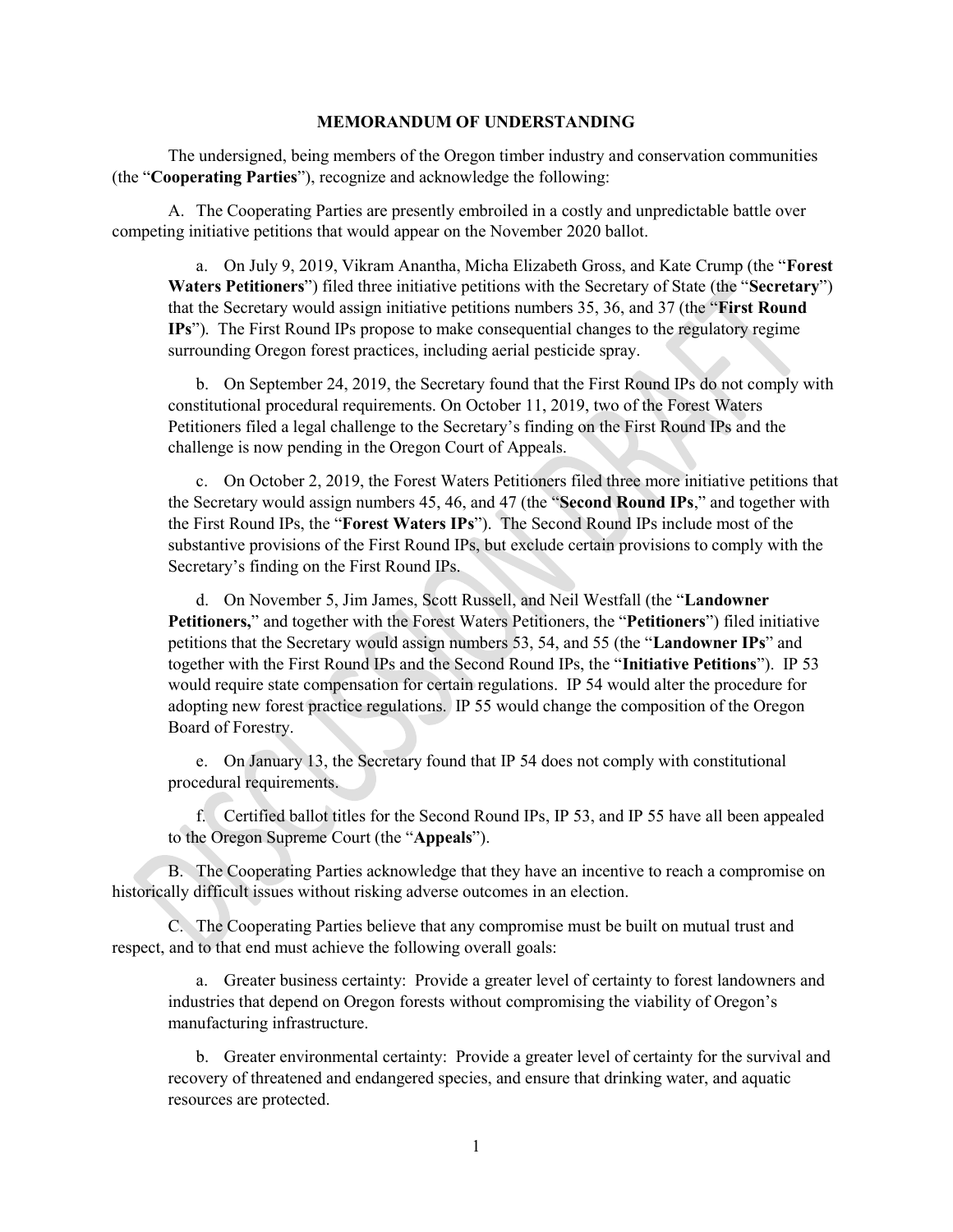c. Process to resolve future issues: Provide a durable framework and process leading to substantive outcomes to address current and future issues related to achieving greater business certainty and greater environmental certainty as described herein that is outside the initiative process and legal system.

d. Complete a stand-down from pursuing changes through the initiative process, related legal actions, and certain other relevant legislative and regulatory proceedings while the facilitated process is working.

D. The Cooperating Parties stand to gain by pursuing an alternative path informed by science with a mutual willingness to compromise that achieves high quality environmental outcomes and certainty for everyone involved.

NOW, THEREFORE, the Cooperating Parties share the following intentions:

- 1. The Cooperating Parties will pursue a science-informed policy development process, rooted in compromise, to evaluate and jointly recommend substantive and procedural changes to Oregon forest practice laws and regulations as outlined below:
	- a. A mediated series of meetings over the course of no more than eighteen months. The object of these meetings is to finalize a plan to prepare an application to the federal services through changes to Oregon's Forest Practices Act and implementing regulations that will provide a rational basis for an approvable Habitat Conservation Plan, or other mechanism for federal regulatory assurances, covering listed salmonids and other aquatic and riparian-dependent species.
	- b. The mediated meetings will include representatives of the federal services and relevant state agencies.
	- c. The mediated meetings will include discussion of forest practices that impact waters of the state and at risk species including, but not limited to, forest roads, near-stream operations, and steep/unstable slope activities affecting streams.
	- d. The Cooperating Parties will develop their final plan so that interim legislation implementing the agreements reached will be enacted on or before the February 2022 Legislative session. Such implementing legislation will include:
		- i. Elements that decrease the risk to listed species and the aquatic resources upon which they rely while increasing certainty and durability of forest practice laws and regulations going forward.
		- ii. An adaptive management component that involves a rigorous look at the efficacy of existing and future forest practice regulation, and a science-driven process for analyzing the need for any changes.
		- iii. Recognition of the potential for disproportionate impacts to small forest landowners and provision for alternative compliance paths and mitigation of financial impacts.
		- iv. A sunset for the 2022 legislation if the federal services fail to issue a final record of decision approving a statewide habitat conservation plan, or other federal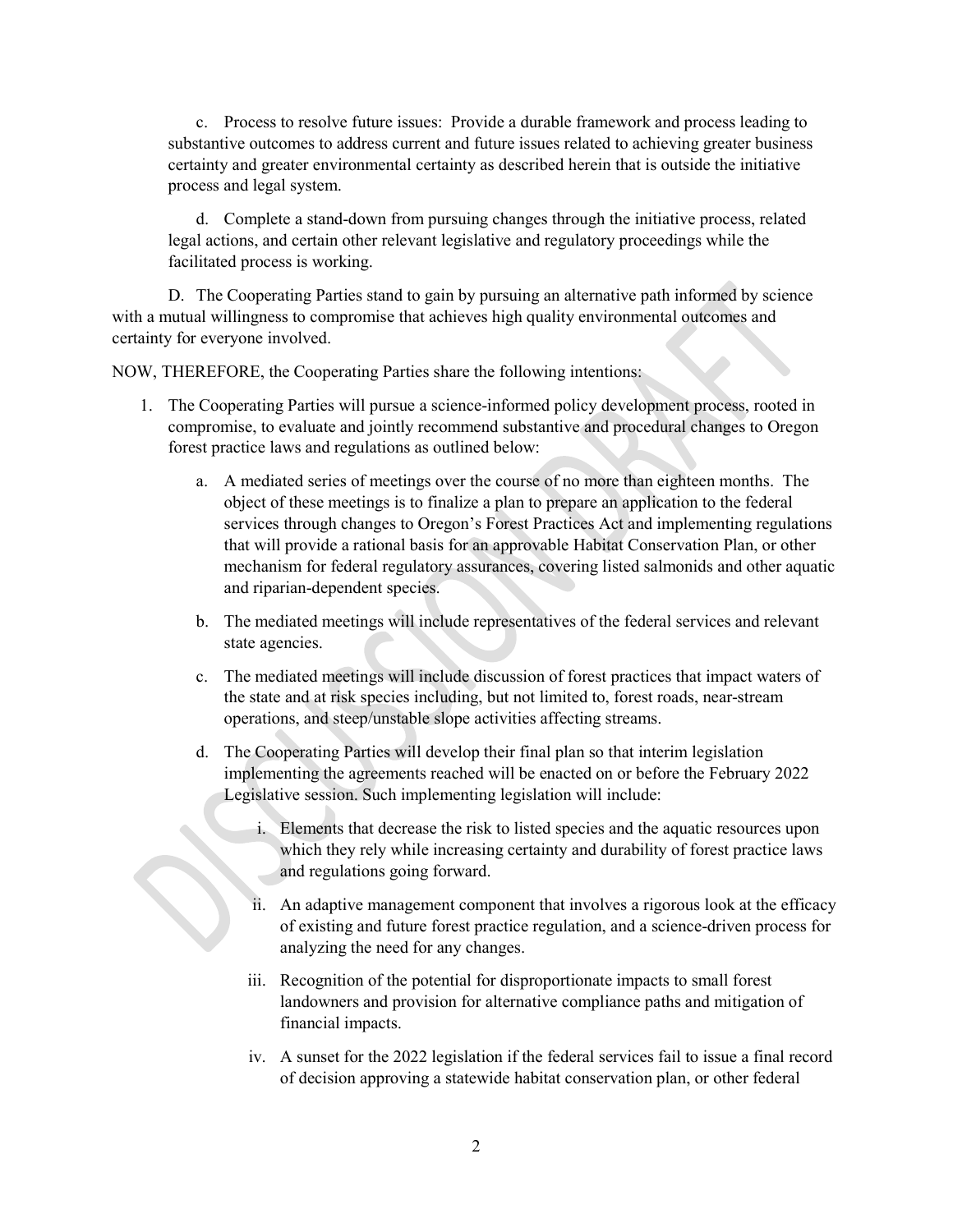mechanism for regulatory assurance, by December 31, 2027, or the incidental take permit is otherwise revoked on appeal.

- e. The Cooperating Parties will present an update on the mediated process and their progress toward accomplishing goals during the 2021 Legislative session.
- f. The Cooperating Parties recognize the importance of forestry and aquatic resources to Native American tribes, and understand that the state and federal governments will consult with tribal governments on these issues as this process moves forward and any resulting policy changes.
- 2. The Cooperating Parties will observe the ground rules attached as Exhibit A, and any other ground rules mutually agreed to in the subsequent mediation. The Cooperating Parties will publicly support:
	- a. Pesticide spray legislation that includes the components described in the attached Exhibit B.
	- b. Enabling legislation for the process described in Section 1 that includes public funding for third party or public staffing and technical resources.
	- c. Legislation that directs the Board of Forestry to extend as interim rules the 2017 salmon, steelhead and Bull trout stream rules to the Siskiyou Georegion at the soonest possible date consistent with current administrative procedures, and suspension of the Siskiyou riparian review process. These rules may be changed as part of the implementing legislation envisioned by 1.d. above.
- 3. The Cooperating Parties will agree to a mediator to facilitate the process described in Section 1.
- 4. Provided the legislation described in Section 2 passes the Oregon legislature no later than March 9, 2020, and the Cooperating Parties agree to the mediator in Section 3, the undersigned will:
	- a. Endeavor to cause:
		- i. The Petitioners to withdraw and terminate the Appeals and any then-pending litigation concerning the Initiative Petitions, except for litigation regarding the First Round IPs, which the Forest Waters Petitioners intend to prosecute to final resolution in the normal course.
		- ii. The Forest Waters Petitioners to withdraw the Forest Waters IPs, except that this subsection will not apply to the First Round IPs until the associated litigation is S fully and finally resolved.
			- iii. The Landowner Petitioners to withdraw the Landowner IPs.
			- iv. The Petitioners to close any political action committee connected to the Petitions.
	- b. Testify before the Board of Forestry in support of suspending work on the coho rulemaking, and opposing any new petitions for resource site protection rulemakings for aquatic species, during the pendency of this process or the passage of the 2022 Legislative session, whichever concludes earlier.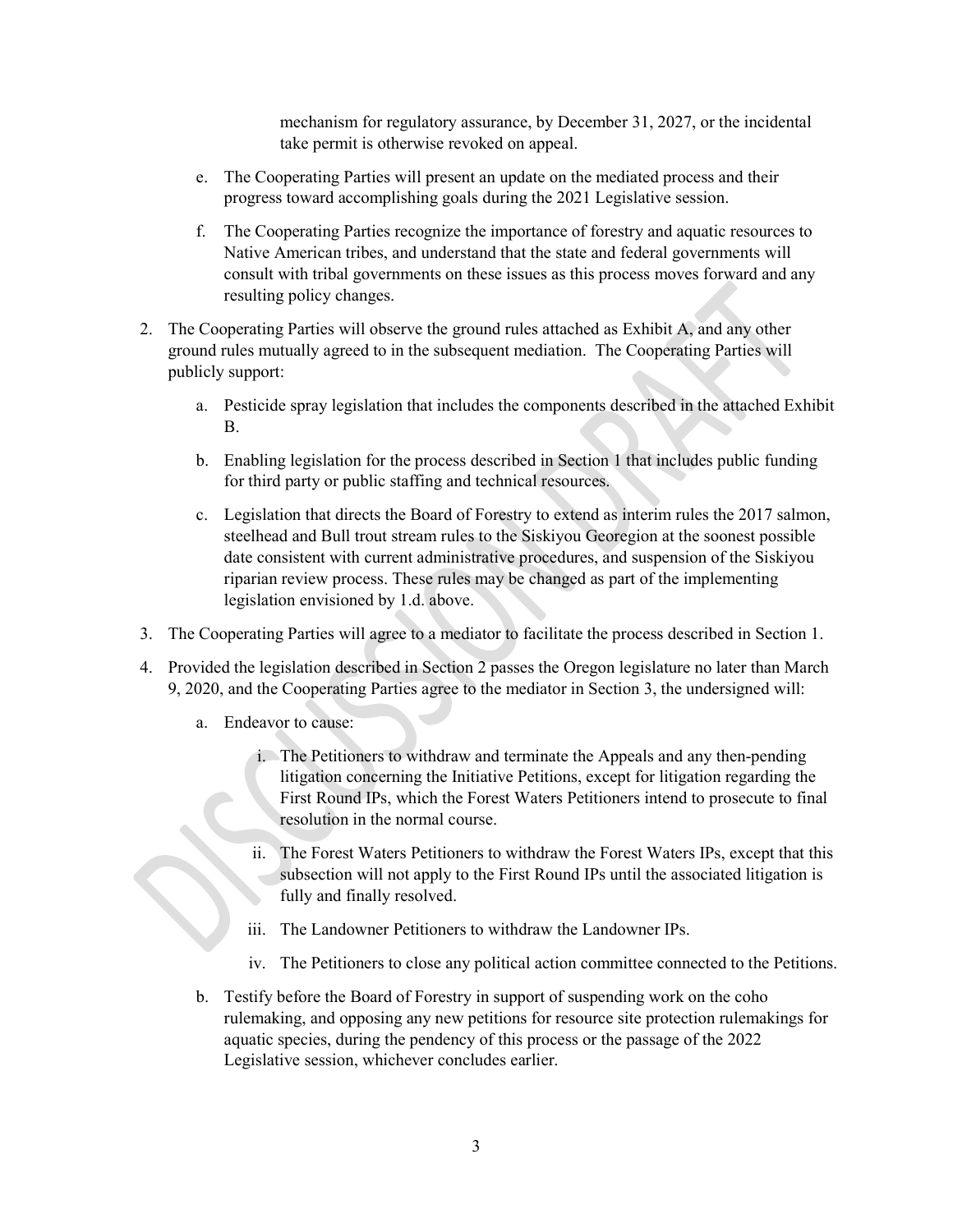- c. Encourage the Board of Forestry to analyze the safety and efficacy of aerial pesticide application by unmanned aerial vehicle if and when such technology becomes commercially viable.
- d. Not initiate or support new proposals for regulation of aerial pesticide applications on Oregon forestlands until the earlier of (i) the Cooperating Parties ceasing work on an approvable Habitat Conservation Plan pursuant to Section 1(a) above, or (ii) December 31, 2027.
- 5. Except as provided in Section 1.e., the expressions of intent set forth in this Memorandum of Understanding, although containing an agreement in principle, shall not be binding on the Cooperating Parties.

[SIGNATURES BEGIN ON FOLLOWING PAGE]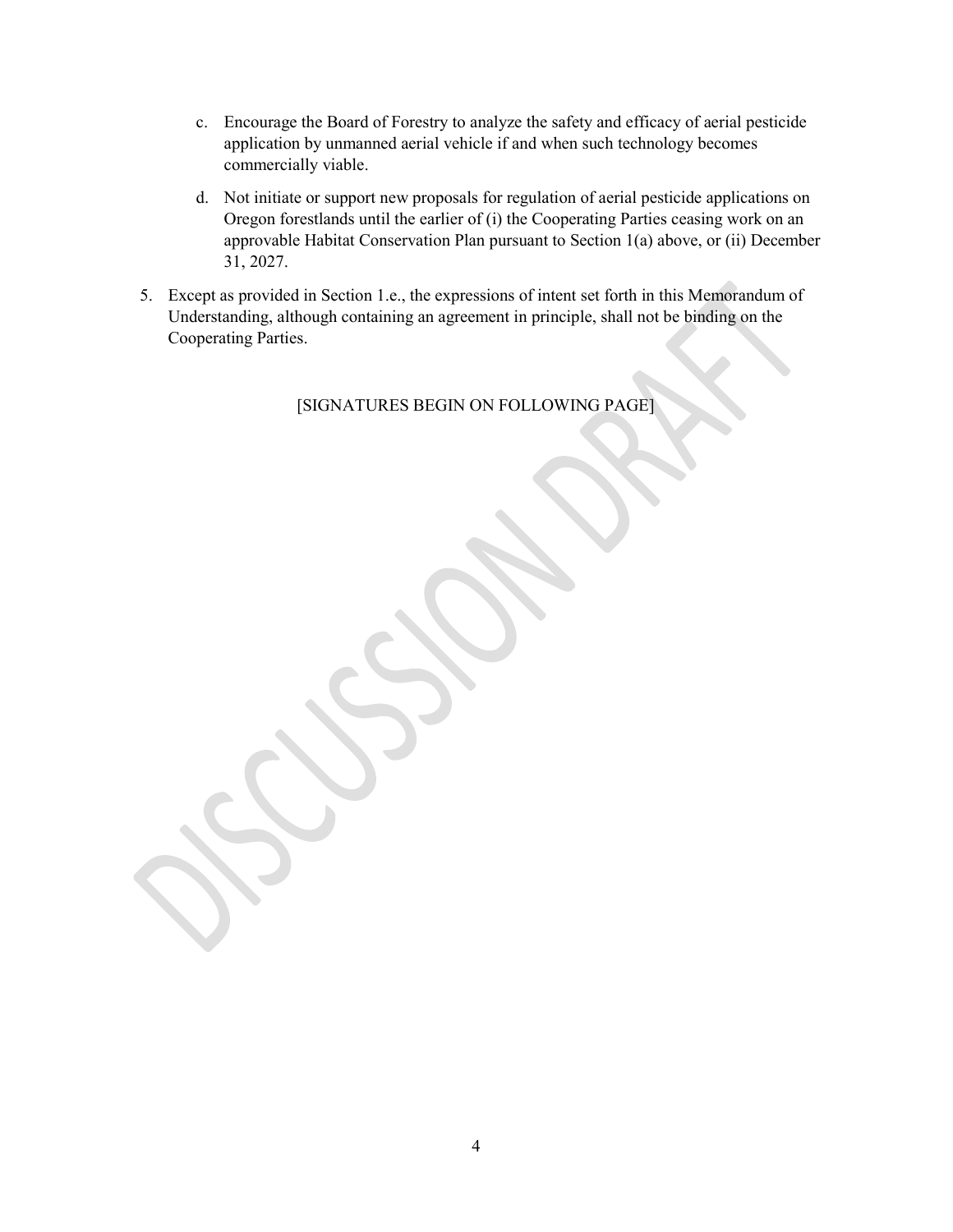## EXHIBIT A Ground Rules

Each of the participants to these discussions agree to these ground rules:

1. We will attempt to develop a system which provides:

\* Minimum guarantees for everyone:

\* Incentives which maintain and enhance timber, fisheries and wildlife resources;

\* Future flexibility, accountability, better management, compliance with regulations and resource goals.

2. All participants in the negotiation are to bring with them the legitimate purposes and goals of their organizations.

All parties recognize the legitimacy of the goals of others and assume that their own goals will also be respected.

These negotiations will try to maximize all the goals of all the parties as far as possible.

3. This effort will receive priority attention, staffing and time commitments.

4. Give the same priority to solving the problems of others as will your own.

5. Commitment to search for opportunities: without creativity there will be no plan or agreement.

6. Commitment to listen carefully: ask questions to understand and make statement to explain or educate.

7. All issues identified by any party must be addressed by the whole group.

8. State needs, problems and opportunities, not positions — positive candor is a little-used but effective tool.

9. Commitment to attempt to reach consensus on a plan.

10. Commitment to be an advocate for an agreed plan.

11. Attempt to protect each other and process politically with constituencies and general public.

12. Weapons of war are to be left at home (or at least at the door).

13. Anyone may leave the process and the above groundrules, but only after telling the entire group why and seeing if the problem(s) can be addressed by the group.

14. All communications with news media concerning these discussions will be by agreement of group. Everyone will be mindful of the impacts their public and private statements will have on the climate of this effort.

15. No participant will attribute suggestions, comments or ideas of another participant to the news media or nonparticipants.

16. All rights, remedies, positions and current prejudices are available to everyone if the effort is unsuccessful. 17. Participants are free to, and in fact are encouraged to, seek the best advice from their friends and associates informed of the progress of the discussions.

18. All of the individuals who are participants accept the responsibility to keep their friends and associates informed of the progress of the discussions.

19. If you hear a rumor, call facilitator before acting on it.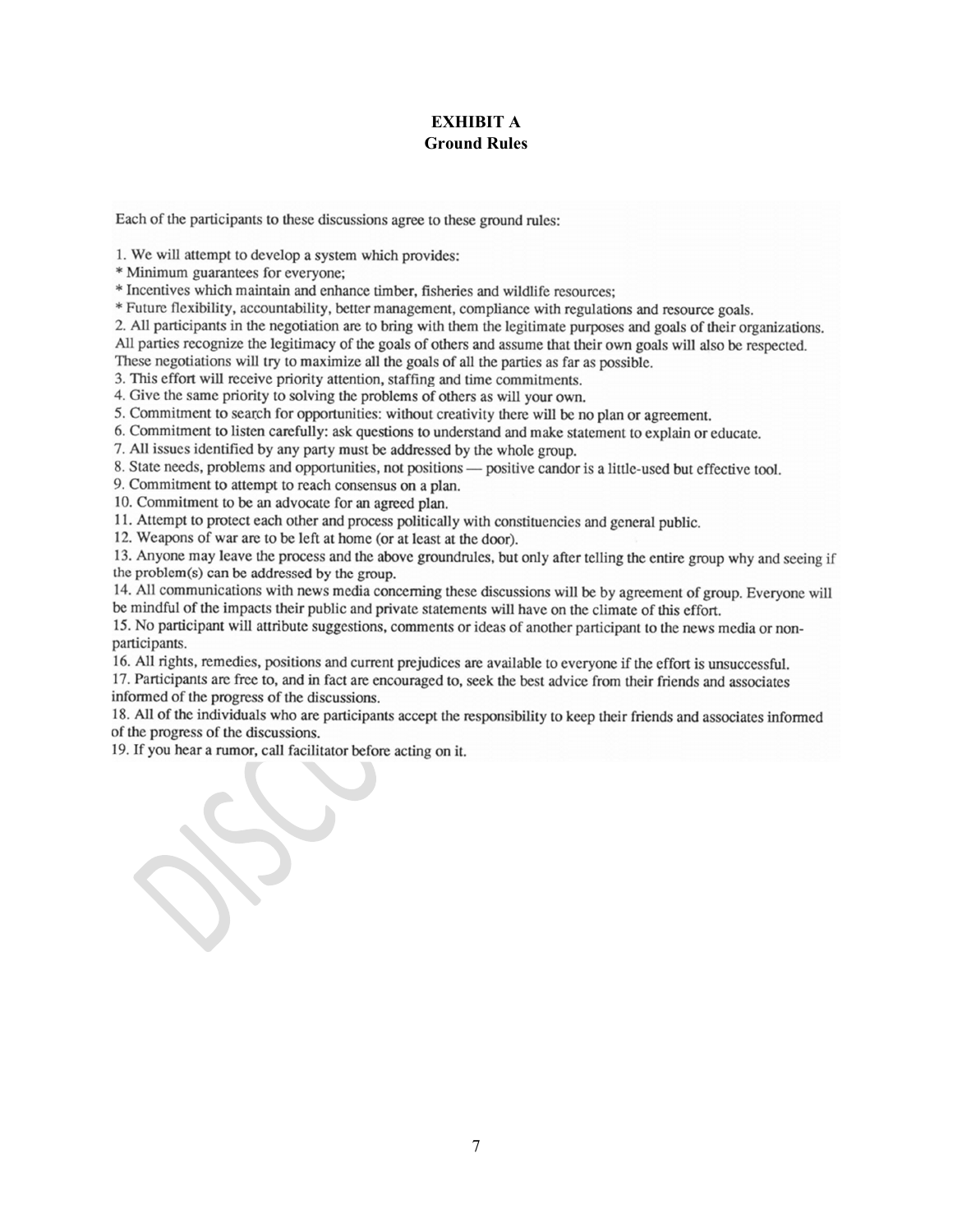### EXHIBIT B OREGON FOREST HELICOPTER PESTICIDE LEGISLATION COMPONENTS

#### Initial Notification

- 1) Concerned Oregonians (each, a "Recipient") may register with the Oregon Department of Forestry ("ODF") to receive notifications of nearby helicopter applications of pesticides (as defined in ORS 634.006 (8)), but not including helicopter applications of fertilizers, by providing to ODF (a) a description of the relevant parcel (b) proof of residency on that parcel, and (c) contact information, including the Recipient's mailing address, email address, and phone number. These parcels ("Flagged Parcels") will be reconciled by ODF with tax lots that will be flagged in a geospatial layer maintained within ODF's Forest Activity Electronic Reporting and Notification System ("FERNS"). Similarly, a person in control of the surface water intake for a permitted water right, or who owns and operates a spring box that the person certifies is an exempt use of Oregon water (each, a "Water User Recipient"), may register with ODF to receive notifications of helicopter pesticide applications by providing to ODF (a) the Global Positioning System ("GPS") coordinates of the intake or spring box, (b) proof of the Water User Recipient's ownership or control of the intake or spring box, and (c) contact information, including the Water User Recipient's mailing address, email address, and phone number. ODF will log the location of the registered intakes or spring boxes (the "Flagged Water Sources") in FERNS.
- 2) For all notifications of helicopter pesticide applications on forestlands, the operator must identify a ninety-day window within which the operation will occur (the "Application Window"). Operations outside the Application Window would require a new notification. All notifications of helicopter pesticide applications on units with at least one Nearby Recipient (as defined below) must be made at least thirty days prior to conducting an operation, unless the operation was previously notified within the same calendar year and not completed, in which event the operation must be notified at least one week prior to conducting an operation (notwithstanding ORS 527.670(9)).
- 3) Today, when a landowner or operator files a notification with FERNS, it produces a list of intersects with other resources and regulatory layers (e.g., streams, resource sites). Under the proposed legislation, for all helicopter pesticide applications, FERNS would create for the notifier a list of (a) all Recipients with a Flagged Parcel within one mile of the boundary(ies) of the proposed operation(s), and (b) all Water User Recipients with a Flagged Water Source within one mile of the boundary(ies) of the proposed operation(s) and within the same drainage basin (each described by (a) and (b), a "Nearby Recipient"). The landowner and/or operator would have the first opportunity to reach out to any Nearby Recipients in person, but two weeks following the notification, FERNS would automatically generate an email to each Nearby Recipient notifying them of the proposed operation, the Application Window, and the contact information for the landowner and operator.
- 4) All notifications of helicopter pesticide application should only list pesticides reasonably likely to be used.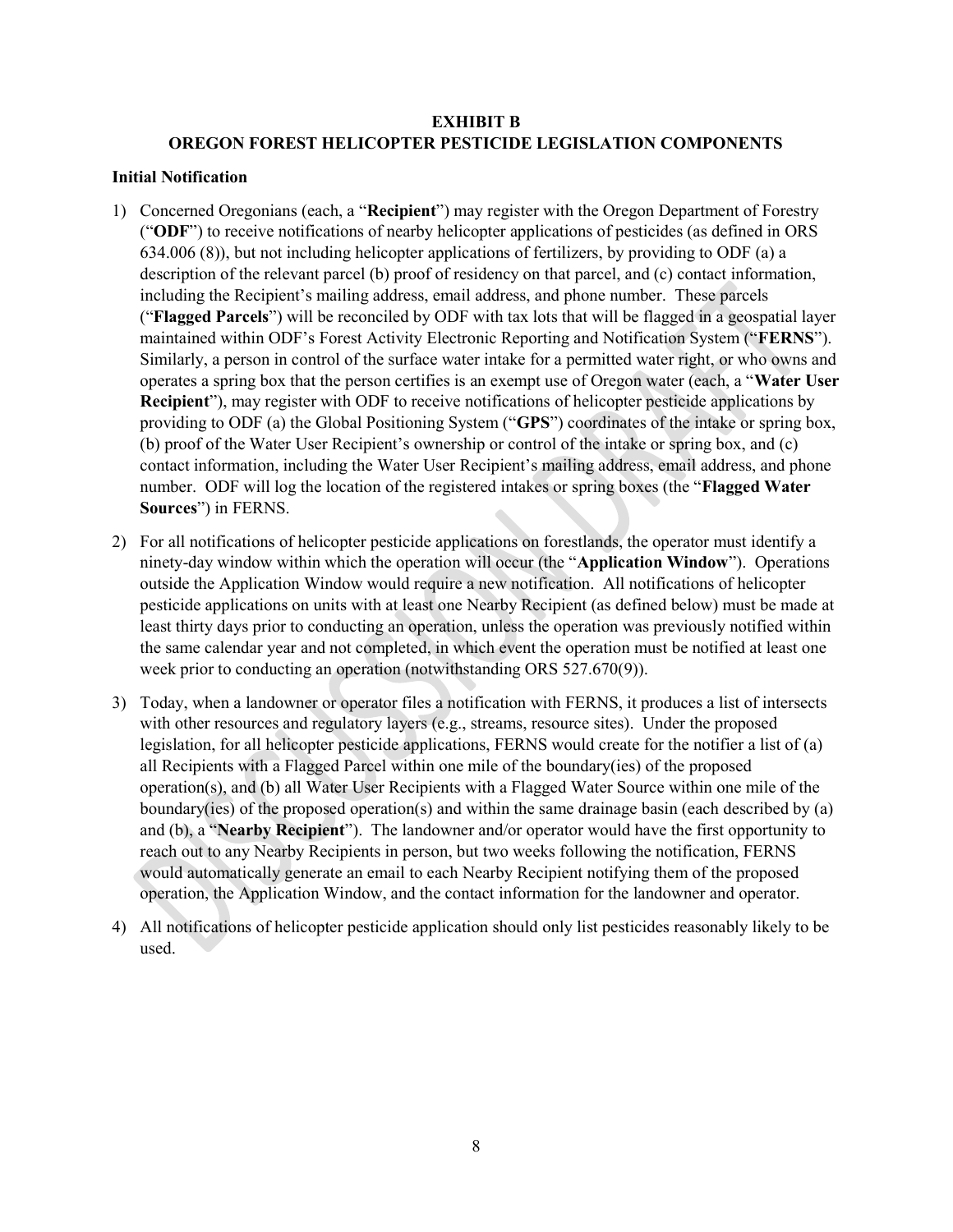#### Real-Time Notification

5) To perform a helicopter pesticide application on any given day, a landowner and/or operator must, prior to 7:00 pm on the preceding day, make an election within FERNS to perform a helicopter pesticide application the following day (a "Go Election"). The Go Election may be made for single or multiple units within each notification (a single notification frequently contains many units). A Go Election will immediately prompt an email to each Nearby Recipient within one mile of the boundary of the relevant unit(s), notifying them of the possibility of an application the following day. A Go Election would not require the operator complete an application the following day. Provided that the application would still occur within the Application Window, an operator may make a Go Election on multiple or succeeding days.

## Post Application Completion Reporting

- 6) Within 24 hours of completion of a helicopter pesticide application, an operator must identify within FERNS the units completed. FERNS will offer the operator the list of the operator's units for which a Go Election was made from which the operator may select the completed units.
- 7) All units identified by the operator for helicopter pesticide application in FERNS will be designated "available," "pending," or "completed." During an Application Window, but prior to a Go Election, a unit will be designated as "available." Between a Go Election and the reporting required by the preceding section, a unit will be designated as "pending." A unit for which the operator has reported a completion will be marked as "completed." If an operator does not make any report following a Go Election, then at 11:59 pm on the second day following the Go Election the unit will automatically be re-designated as "available."
- 8) An operator who makes a Go Election and then makes a helicopter pesticide application but who does not timely report the unit's completion shall be subject to graduated penalties for each day they fail to report, that begin with a warning, and increase to \$1,000 for the second day in a single season, and \$5,000 for each additional day in a single fall or spring spray season.
- 9) The legislation would (a) explicitly provide a mechanism for the request of daily spray records by state agencies, law enforcement, and licensed health care providers by request to the Pesticide Analytical Response Center (b) require production of daily spray records within twenty-four (24) hours of request to the operator, (c) require production of any unit spray pattern data, including but not limited to any GPS information within five (5) business days of request, (d) increase financial penalties for failure to timely produce a daily spray record or flight path data upon request, and (e) provide that such information is not otherwise public record subject to request.

# Penalties for Interfering with Helicopter Pesticide Applications

10) Any person who intentionally interferes with a helicopter pesticide application may be ticketed for a violation with a presumptive fine of \$1,000 for the first offense, and \$5,000 for any additional offense within a five-year period, and may be liable to the operator for any actual damages resulting from the interference or other remedies available at law. Any interference by a Nearby Recipient shall be deemed to be intentional. There shall be a rebuttable a presumption that any interference is intentional if caused by a Recipient or a Water User Recipient who registers a Flagged Parcel or Flagged Water Source pursuant to Section 1 above.